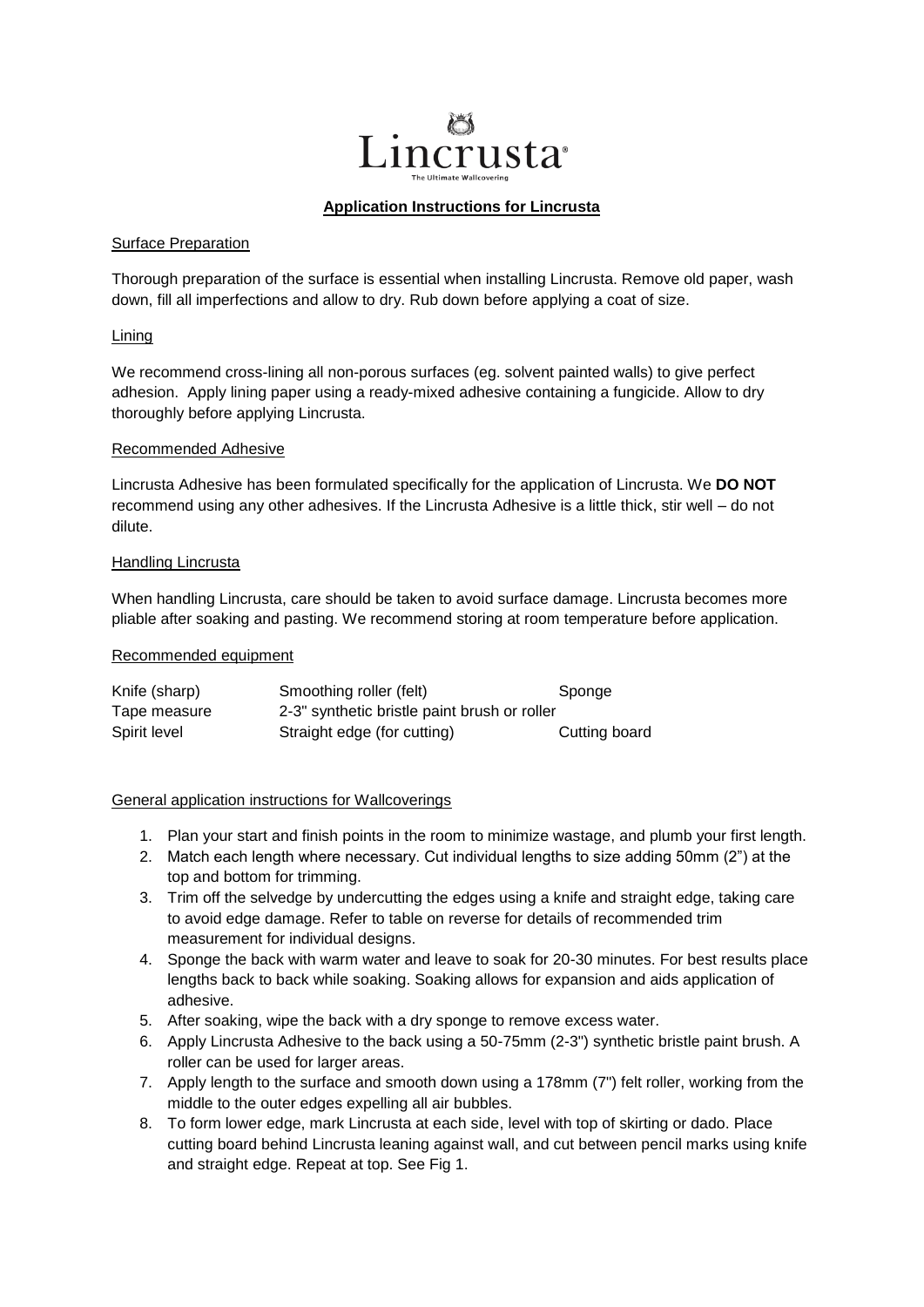

- 9. Sponge off any surplus adhesive from the surface.
- 10. Leave to dry for at least 24 hours prior to de-greasing and decorating.

Internal Corners– cut to fit into the corner. Hang the remaining off-cut to a plumb line on the adjacent wall, trimming to fit in corner. Trim any areas of high relief in the corner at 45° angle to fit. See Fig 2.

External corners – for gently rounded corners, Lincrusta can be smoothed round in one piece. Where the angle is sharp, cut the Lincrusta to finish flush at the corner. Hang the remaining off-cut to a plumb line on adjacent wall, equal to the minimum width of off-cut. Fill any gaps at the external corner using Linseed putty. See Fig 3.



# Trim and Repeat Information for Wallcoverings

| Design<br>No | Name                    | Trim width               | Repeat                                       | Comments |
|--------------|-------------------------|--------------------------|----------------------------------------------|----------|
| RD1583       | Elizabeth               | 536mm (21%")             | 268mm (10 <sup>9</sup> / <sub>16</sub> ") SM |          |
| RD1650       | Georgian<br>Panel       | 534mm (21")              | 367mm (14%") SM                              |          |
| RD1805       | Crichton                | 532mm $(20^{15}/_{16})$  | <b>FM</b>                                    |          |
| RD1827       | Linenfold               | 531mm (20%")             | <b>FM</b>                                    |          |
| RD1843       | Sea<br>Grass<br>Matting | 535mm $(21\frac{1}{16})$ | 267mm (10%") SM                              |          |
| RD1860       | Cordage                 | 532mm $(20^{15}/_{16})$  | 533mm (21") SM                               |          |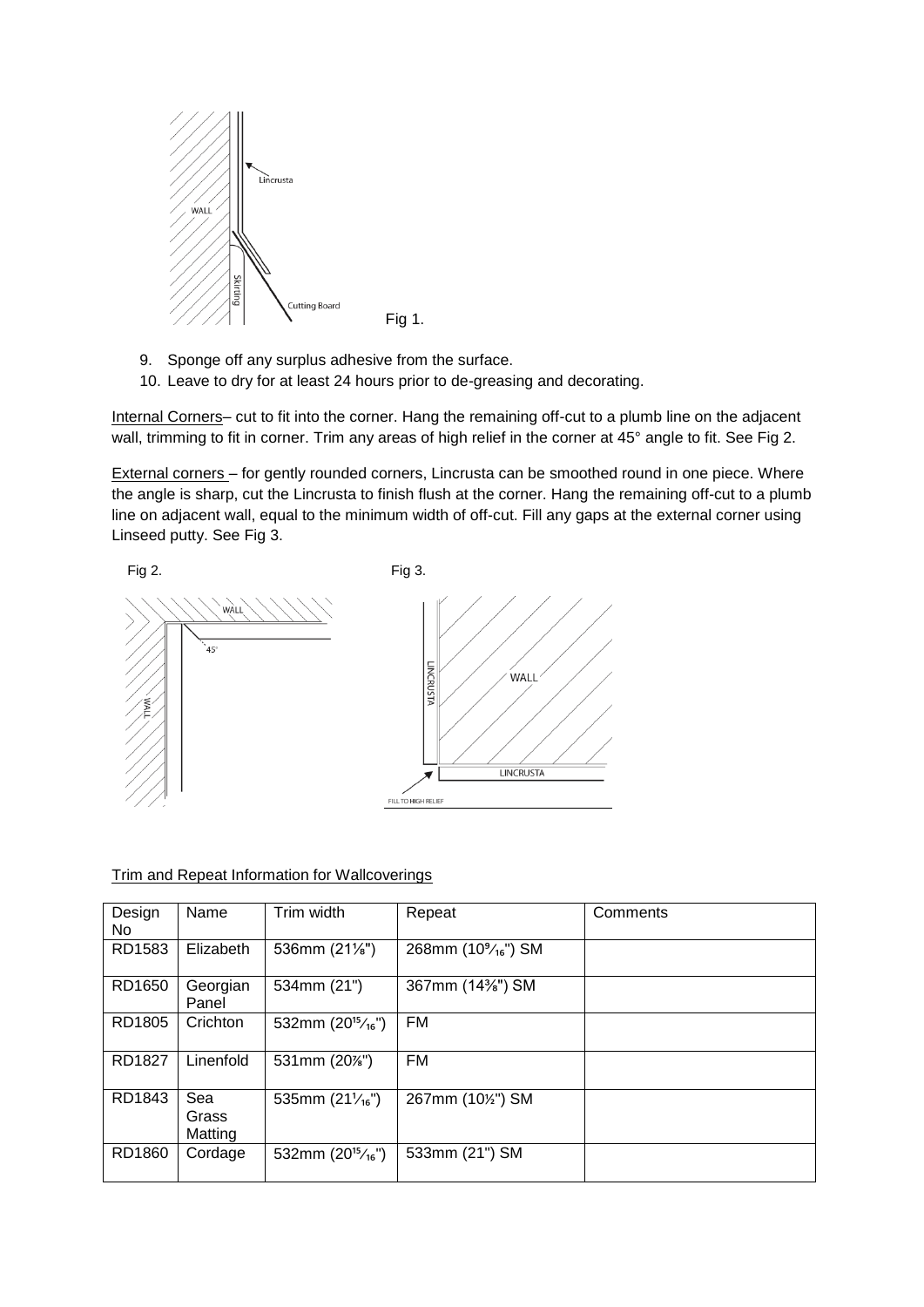| RD1873 | Caprice                    | 535mm $(21\frac{1}{16})$                   | 260mm (101/4") OM               |                                                                                                                                                                                                             |
|--------|----------------------------|--------------------------------------------|---------------------------------|-------------------------------------------------------------------------------------------------------------------------------------------------------------------------------------------------------------|
| RD1888 | Sophia                     | 534mm (21")                                | 267mm (10%") SM                 |                                                                                                                                                                                                             |
| RD1893 | Chequers                   | 534mm (21")                                | 178mm (7") OM                   |                                                                                                                                                                                                             |
| RD1902 | Cane                       | 535mm $(21\frac{1}{16})$                   | 267mm (10%") SM                 |                                                                                                                                                                                                             |
| RD1903 | Villa Louis                | 536mm (21%")                               | 67mm (2%") SM                   | Trim through centre of the<br>small circles                                                                                                                                                                 |
| RD1952 | Italian<br>Renaissa<br>nce | 532mm (20 <sup>15</sup> / <sub>16</sub> ") | 1055mm (41% <sub>16</sub> ") SM |                                                                                                                                                                                                             |
| RD1954 | <b>Byzantine</b>           | 533mm (21")                                | 533mm (21") SM                  | Trim width through centre of<br>outer flower heads.<br>The repeat is 21" (533mm). To<br>establish correct match, mark<br>pencil line between arrows<br>prior to trimming selvedge or<br>individual lengths. |
| RD1956 | Amelia                     | 538mm (21 <sup>3</sup> / <sub>16</sub> ")  | 172mm (634") SM                 |                                                                                                                                                                                                             |
| RD1960 | Acanthus                   | 523mm $(20\frac{9}{16})$                   | 271mm (10%") SM                 |                                                                                                                                                                                                             |
| RD1962 | Cleopatra                  | 533mm (21")                                | 1016mm (40") OM                 |                                                                                                                                                                                                             |
| RD1963 | Aphrodite                  | 535mm (211/16")                            | 914mm (36") OM                  |                                                                                                                                                                                                             |
|        | $SM = Straight Match$      | $OM =$ Offset Match                        |                                 | $FM = Free Match$                                                                                                                                                                                           |

General application instructions for Friezes

- 1. Cut the Lincrusta into required lengths, ensuring the design is centred at the mid-point of the main wall. Continue matching the pattern in the corner with subsequent lengths, finishing at the least obvious corner.
- 2. If your wall is more than 2m (6') long, cut the frieze (across the depth) into manageable lengths, no more than 2m (6') long. For lengths in excess of this we recommend that two people hold and support the frieze on application.
- 3. Trim off the selvedge by undercutting the edges using a knife and straight edge. Refer to table on reverse for details of recommended trim measurement for individual designs.

# Trim and Repeat Information for Friezes

| Design No | Name             | Maximum and Minimum trimmed<br>depth                                     | Repeat                  |
|-----------|------------------|--------------------------------------------------------------------------|-------------------------|
| RD1946    | Francesca Frieze | 281mm (11 $\frac{1}{16}$ ") or 250mm (9 <sup>13</sup> / <sub>16</sub> ") | 540mm (211/4")          |
| RD1947    | Anne Frieze      | 267mm (10 $\frac{1}{2}$ ) or 222mm (8 $\frac{3}{4}$ )                    | 533mm (21")             |
| RD1948    | Cameo Frieze     | 280mm (11") or 259mm (10 $\frac{3}{16}$ ")                               | 536mm $(21\frac{1}{8})$ |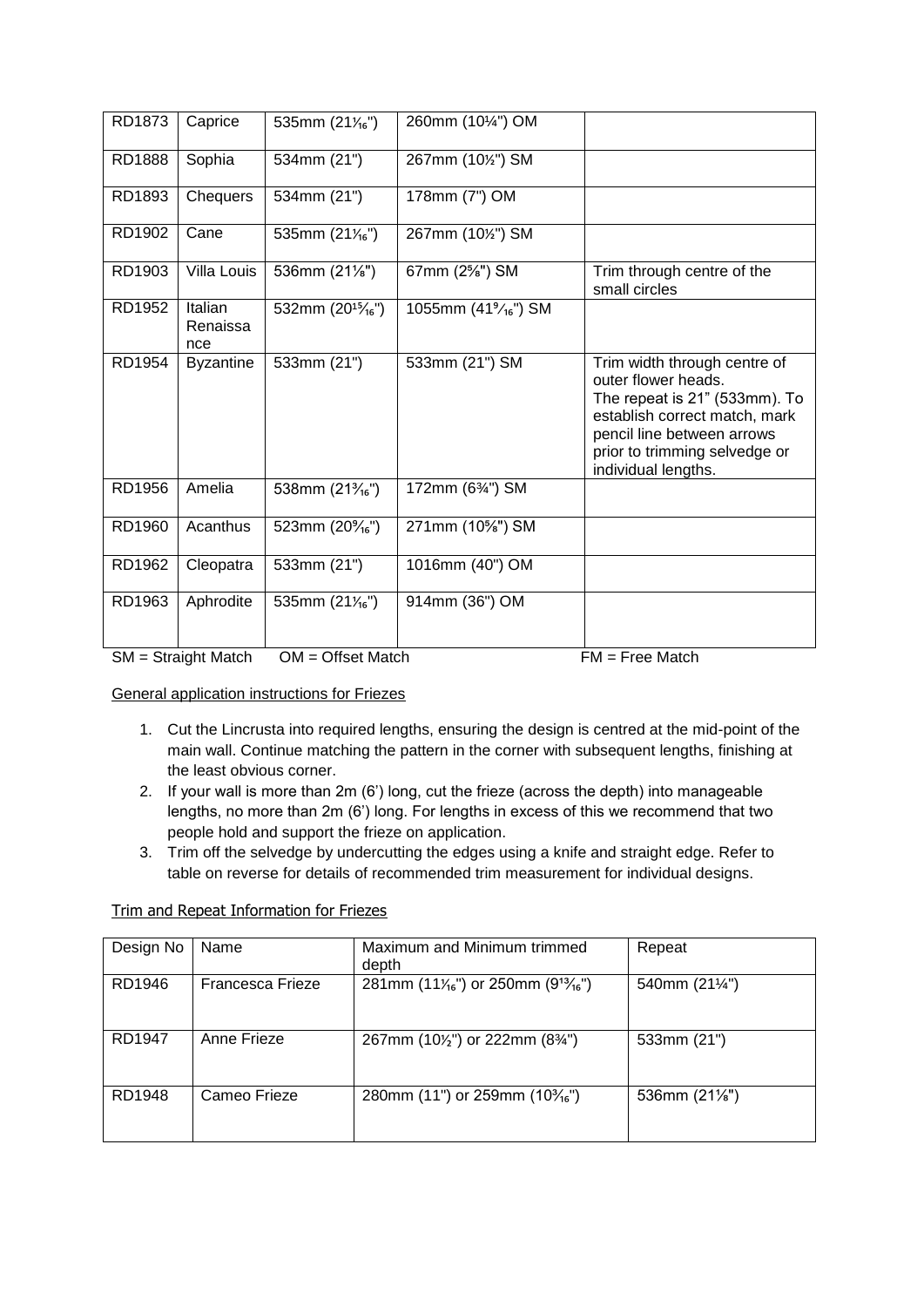| RD1949 | Adelphi Frieze       | 270mm (10%")                                                                                            | 536mm $(21\frac{1}{8})$ |
|--------|----------------------|---------------------------------------------------------------------------------------------------------|-------------------------|
| RD1955 | Adam Frieze          | 528mm (20 <sup>13</sup> / <sub>16</sub> ") or 444mm (17 <sup>1/2</sup> ") or<br>380mm $(14^{15}/_{16})$ | 533mm (21")             |
| RD1957 | <b>Empire Frieze</b> | 275mm (10 <sup>13</sup> / <sub>16</sub> ") or 210mm (8 <sup>1/4</sup> ")                                | 536mm $(21\frac{1}{8})$ |
| RD1958 | Diana Frieze         | 282mm (11%") or 260mm (10%")                                                                            | 536mm $(21\frac{1}{8})$ |

# General application instructions for Dado Panels

- 1. Cut individual panels from roll, and trim off the selvedge using a knife and straight edge. Refer to table on reverse for panel sizes and recommended trim positions.
- 2. Plan your start and finish points in the room to minimize wastage, and plumb your first length.
- 3. Measure the length of the dado panel. Mark a horizontal line along the wall above the skirting board allowing for trimming of the dado panel.

## Hanging Lincrusta Dado Panels on stairways

1. Mark a vertical plumb line at base of stairs and repeat at top (Diag 1).



- 2. Measure the height of the dado panel and mark same on the wall. Join the two points (Diag 1, A and B).
- 3. Cut a dado panel into two halves (Diag 2).
- 4. Make a template cut a piece of card to the same size as the cut dado panel. Place vertical edge of card against the plumb line at base of stairs and mark the skirting at the opposite side of the card. Join the corner up to this mark and cut across the line. This gives the rake template (Diag 3, B).



- 5. Place the template on the Lincrusta dado half panel and cut across the half panel. Put the cut-off triangle to one side – you'll need it later.
- 6. Apply the first panel to the skirting keeping plumb, and then apply the triangle cut from the base to the top of the panel (Diag 3, A).
- 7. Where the dado panel reaches the dado line mark a horizontal line across the wall at least the width of the half a panel. Apply the next half dado panel to the horizontal line.
- 8. Continue using this method until the top of the stairs is reached, then proceed along the landing with full panels.